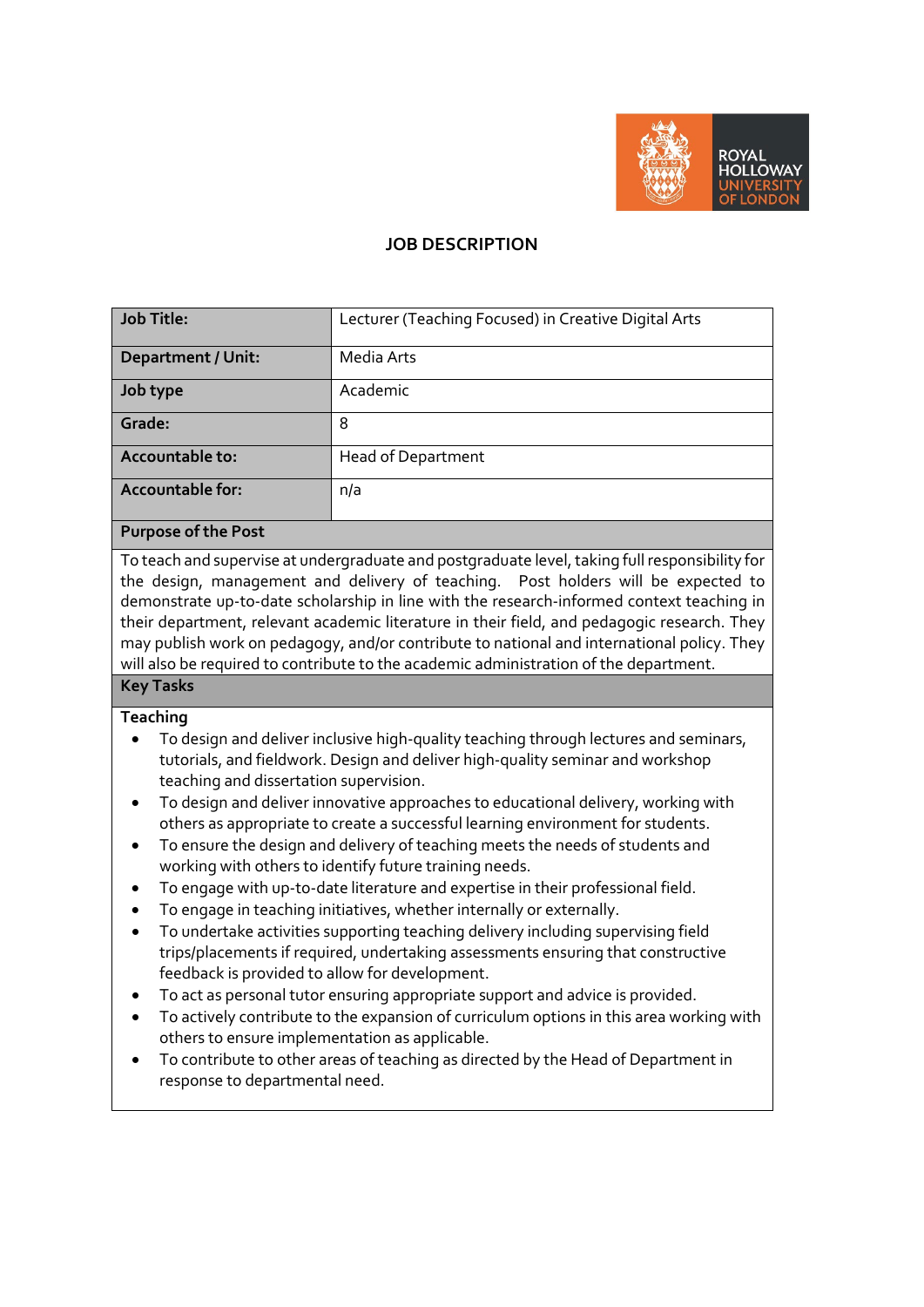## **Leadership, Enhancement, External Engagement and Impact**

- To play a full and active part in the administration of the department and its external promotion.
- To attend and actively contribute to departmental and College meetings as appropriate.
- To assist with student recruitment.
- To participate with departmental or College working groups as required.
- To contribute to the department's strategic planning, and, if required, contribute to College strategic planning processes.
- To advise and provide support to less experience colleagues.
- To co-ordinate and engage in departmental activities such as attendance at open days or applicant visitor days.
- To participate in external networks, for example to contribute to student recruitment, be active in learned societies and/or professional bodies, undertake external examining, secure student placements, market the institution, facilitate outreach work, generate income, obtain consultancy projects, or build relationships for future activities.
- To engage and maintain continuous professional development.

## **Other Duties**

The duties listed are not exhaustive and may be varied from time to time as dictated by the changing needs of the College. The post holder will be expected to undertake other duties as appropriate and as requested by his/her manager.

The post holder may be required to work at any of the locations at which the business of Royal Holloway is conducted.

#### **Internal and external relationships**

The following list is not exhaustive but the post holder will be required to liaise with:

**Internal:** Colleagues in the department and the College. Such colleagues will include: the Head of Department, Director of Teaching, Director of Research, Directors of Graduate Studies (Research and Taught), Director of Student Experience, Department Senior Tutor, Exams Officer, School Manager, Executive Dean of School, members of the Senior Management Team and members of department and College Professional Services Teams

**External:** Schools and other educational stakeholders, the media, non-HEIs in the sector, governmental organisations and other possible outreach partners as appropriate. To play a key role in external engagement by contributing to professional bodies, learned societies, College partnerships, national or international bodies, opportunities for student placement and employment.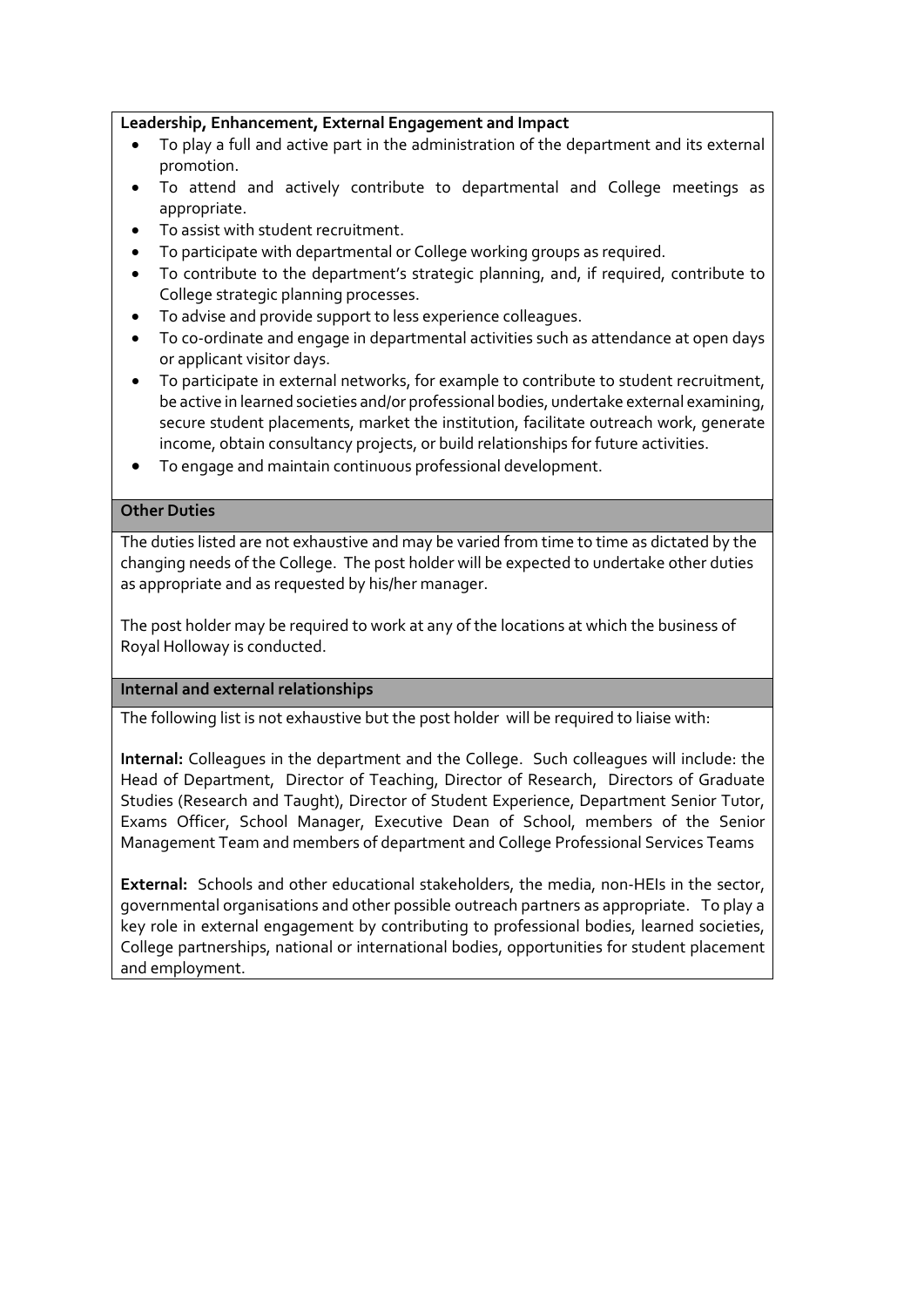## **ROYAL HOLLOWAY University of London**

#### **PERSON SPECIFICATION FORM**

## **POST TITLE: Lecturer (teaching-focussed) in Creative Digital Arts DEPARTMENT: Media Arts**

| <b>CRITERIA</b>                                                                                                       | <b>ESSENTIAL (E)</b><br>or<br><b>DESIRABLE (D)</b> | <b>TESTED BY</b><br>(Application Form, Interview,<br>Test, Presentation etc) |
|-----------------------------------------------------------------------------------------------------------------------|----------------------------------------------------|------------------------------------------------------------------------------|
| <b>QUALIFICATIONS AND TRAINING</b>                                                                                    |                                                    |                                                                              |
| Doctorate in relevant field (or near to completion)                                                                   | D                                                  | <b>Application Form</b>                                                      |
| Master's level or equivalent PGT qualification in relevant field                                                      | E                                                  |                                                                              |
| Experience of high-quality teaching practice at                                                                       |                                                    |                                                                              |
| undergraduate and/or postgraduate level in the                                                                        |                                                    |                                                                              |
| department's disciplinary area.                                                                                       | E                                                  | <b>Application Form/Interview</b>                                            |
| Engagement in teaching initiatives and conversancy with                                                               |                                                    |                                                                              |
| pedagogic research relevant to their discipline or subject.                                                           | E                                                  | <b>Application Form/Interview</b>                                            |
| Demonstrable high levels of scholarship and understanding<br>of the current demands and trajectory of the discipline. | E                                                  | <b>Application Form/Interview</b>                                            |
| A commitment to continuous professional development in                                                                |                                                    |                                                                              |
| relation to teaching, learning and assessment.                                                                        | Е                                                  | <b>Application Form/Interview</b>                                            |
| A commitment to and understanding of relevant                                                                         |                                                    | Application                                                                  |
| professional values.                                                                                                  | E                                                  | Form/Interview/Presentation                                                  |
| Possession of a recognised teaching qualification                                                                     | D                                                  | <b>Application Form/Interview</b>                                            |
|                                                                                                                       |                                                    |                                                                              |
| SPECIFIC SKILLS, EXPERIENCE AND KNOWLEDGE                                                                             |                                                    |                                                                              |
| Theoretical and creative awareness of contemporary digital                                                            |                                                    |                                                                              |
| art as well as technical ability to deliver art practice modules                                                      | Е                                                  | Presentation/Interview                                                       |
| Potential to complement and extend teaching within our UG                                                             |                                                    |                                                                              |
| & PGT curriculum                                                                                                      | Е                                                  | <b>Application Form/Interview</b>                                            |
| Ability to teach experimental creative digital arts with a                                                            |                                                    |                                                                              |
| diverse range of media such as (but not limited to) video,                                                            |                                                    |                                                                              |
| audio, animation, mixed media, interactive and web-based                                                              | E                                                  | Application                                                                  |
| art.                                                                                                                  |                                                    | Form/Presentation/Interview                                                  |
| Technical ability to deliver training in software for<br>developing digital arts.                                     | E                                                  | Application<br>Form/Presentation/Interview                                   |
| Ability to teach digital arts in game engines or with game                                                            |                                                    |                                                                              |
| design software such as UnReal Engine or Unity, and/or                                                                |                                                    |                                                                              |
| ability to teach immersive digital arts, or interactive art with                                                      |                                                    | Application                                                                  |
| Arduino, Raspberry Pi or equivalent.                                                                                  | D                                                  | Form/Presentation/Interview                                                  |
| Interest in enhancing student experience                                                                              | E                                                  | Presentation/Interview                                                       |
| A demonstrable commitment to and/or experience in                                                                     |                                                    |                                                                              |
| inclusive education and pedagogy in the arts and/or creative                                                          |                                                    |                                                                              |
| industries                                                                                                            | D                                                  | Presentation/Interview                                                       |
| Creative practice that engages with diverse cultural                                                                  |                                                    |                                                                              |
| backgrounds and communities that have been historically                                                               |                                                    | Application                                                                  |
| underrepresented in the digital arts                                                                                  | D                                                  | Form/Presentation/Interview                                                  |